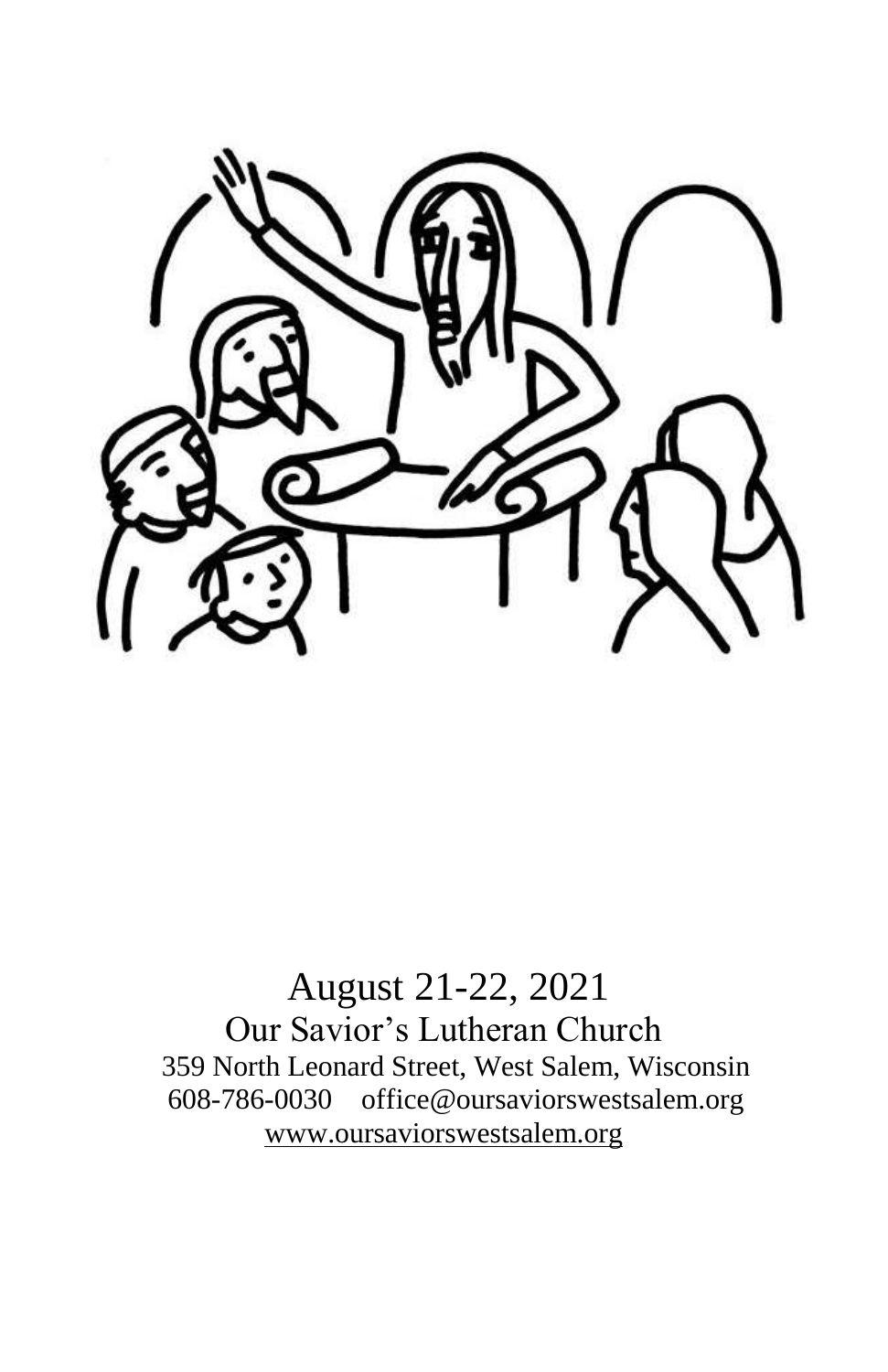# **Welcome**

## **Psalm** 34:15-22

 $15$ The eyes of the LORD are upon the righteous, and God's ears are open to their cry.

 $16$ The face of the LORD is against those who do evil, to erase the remembrance of them from the earth.

 $17$ The righteous cry, and the LORD hears them and delivers them from all their troubles.

 $18$ The LORD is near to the brokenhearted and saves those whose spirits are crushed.

 $19$ Many are the troubles of the righteous, but the LORD delivers them from every one.

 $20$ God will keep safe all their bones; not one of them shall be broken.

 $21$ Evil will bring death to the wicked and those who hate the righteous ill be punished.

 $22$ O LORD, you redeem the life of your servants, and those who put their trust in you will not be punished.

# **Confession And Forgiveness**

Blessed be the holy Trinity….

God, our provider,

**help us.**

**It is hard to believe there is enough to share. We question your ways when they differ from the ways of the world in which we live. We turn to our own understanding rather than trusting in you. We take offense at your teachings and your ways. Turn us again to you. Where else can we turn? Share with us the words of eternal life and feed us for life in the world. Amen.**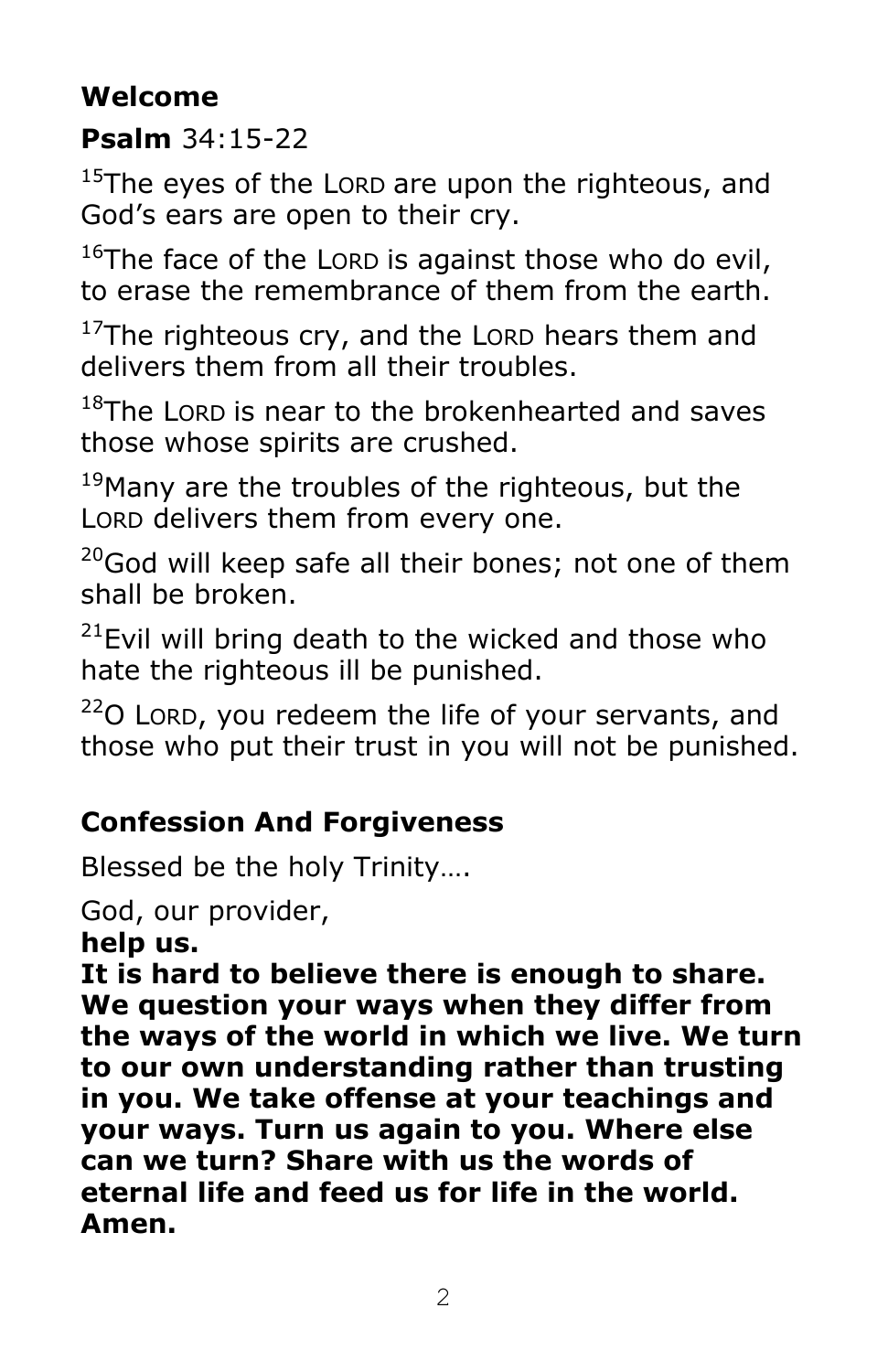## **Prayer Of The Day**

#### **Gospel** John 6:56-69

*The "hard saying" that offends Jesus' disciples is his claim that his followers must eat his flesh and drink his blood. The followers who return to their old lives know something about how odd this sounds. Simon Peter, on the other hand, knows something about the scarcity of living, gracious words. He asks the most important question: "To whom shall we go?"*

Jesus said, <sup>56</sup> Those who eat my flesh and drink my blood abide in me, and I in them.  $57$  Just as the living Father sent me, and I live because of the Father, so whoever eats me will live because of me. <sup>58</sup>This is the bread that came down from heaven, not like that which your ancestors ate, and they died. But the one who eats this bread will live forever." <sup>59</sup>He said these things while he was teaching in the synagogue at Capernaum. <sup>60</sup>When many of his disciples heard it, they said, "This teaching is difficult; who can accept it?" <sup>61</sup>But Jesus, being aware that his disciples were complaining about it, said to them, "Does this offend you? <sup>62</sup>Then what if you were to see the Son of Man ascending to where he was before?  $63$ It is the spirit that gives life; the flesh is useless. The words that I have spoken to you are spirit and life. <sup>64</sup>But among you there are some who do not believe." For Jesus knew from the first who were the ones that did not believe, and who was the one that would betray him. <sup>65</sup>And he said, "For this reason I have told you that no one can come to me unless it is granted by the Father." <sup>66</sup>Because of this many of his disciples turned back and no longer went about with him. <sup>67</sup>So Jesus asked the twelve, "Do you also wish to go away?" <sup>68</sup>Simon Peter answered him, "Lord, to whom can we go? You have the words of eternal life. <sup>69</sup>We have come to believe and know that you are the Holy One of God."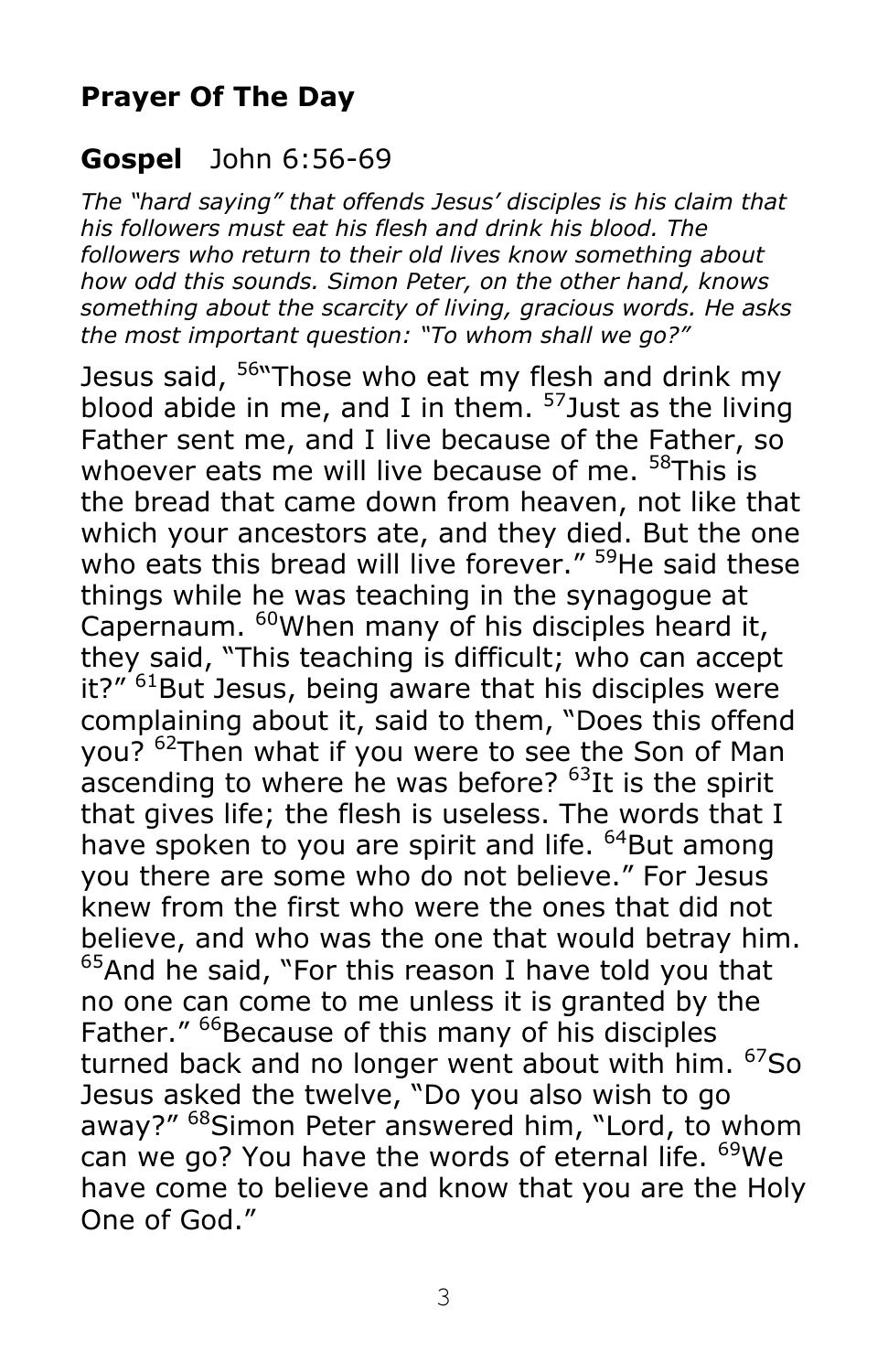#### **Sermon**



# **Apostles Creed**

I believe in God, the Father almighty, creator of heaven and earth. I believe in Jesus Christ, God's only Son, our Lord, who was conceived by the Holy Spirit, born of the virgin Mary, suffered under Pontius Pilate, was crucified, died, and was buried; he descended to the dead. On the third day he rose again; he ascended into heaven, he is seated at the right hand of the Father, and he will come to judge the living and the dead.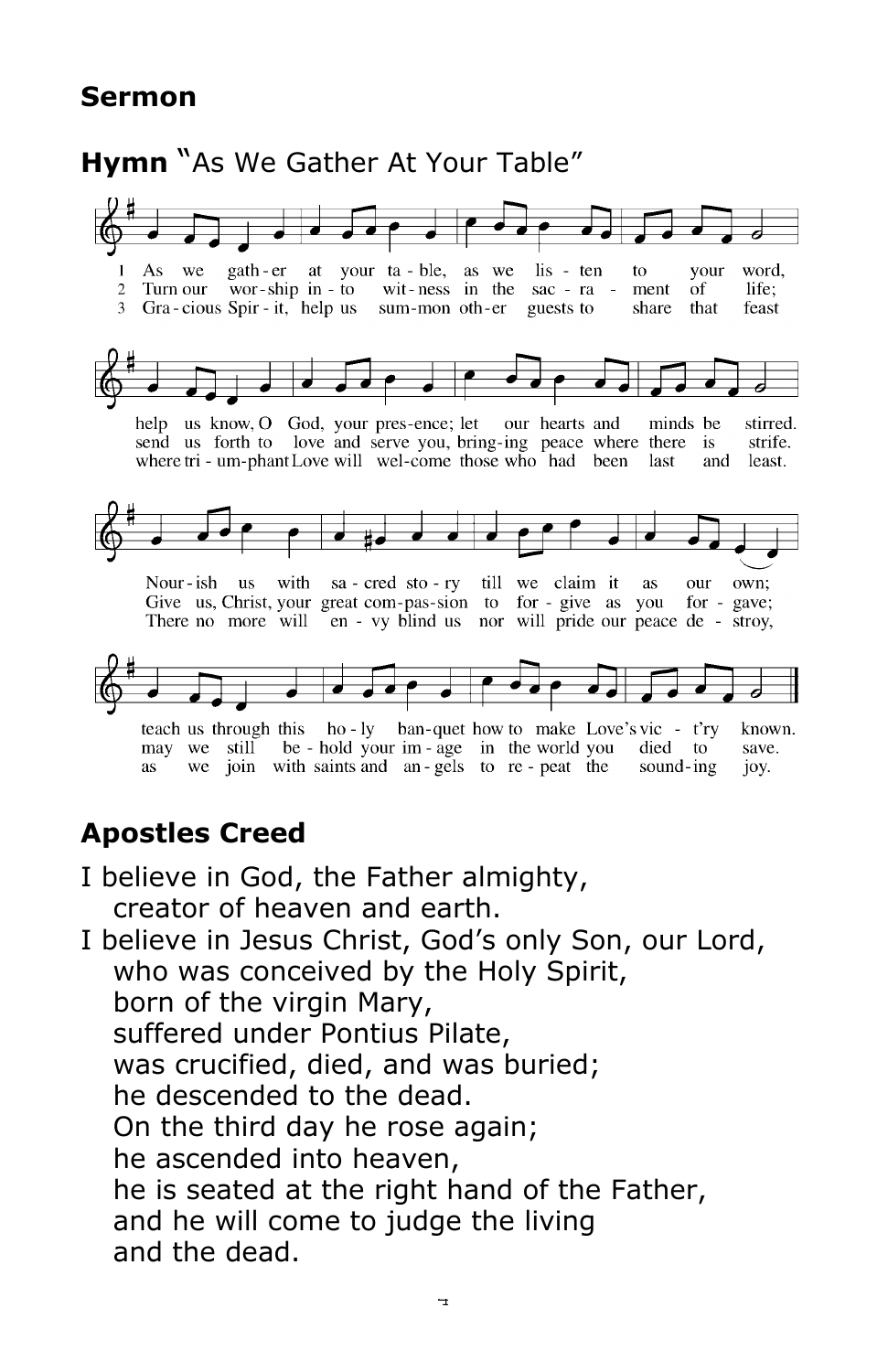I believe in the Holy Spirit, the holy catholic church, the communion of saints, the forgiveness of sins, the resurrection of the body, and the life everlasting. Amen.

## **Prayers**

P: Made children and heirs of God's promise, we pray for the church, the world, and all in need.

*A brief silence.*

God of courage, bless all leaders of your church. Make them ready to proclaim the gospel of peace and strengthen them to preach your loving word. Lord, in your mercy,

## **hear our prayer.**

God of creation, bless fields and orchards. Protect the land from drought and bring life-giving rain to support growth. Instruct your people in wise treatment of the world you have provided for all your creatures. Lord, in your mercy,

#### **hear our prayer.**

God of community, bless all who seek justice between nations and peoples. Give guidance to bridge-builders, heal divisions, and inspire cooperation in times of crisis, disaster, and war. Lord, in your mercy, **hear our prayer.**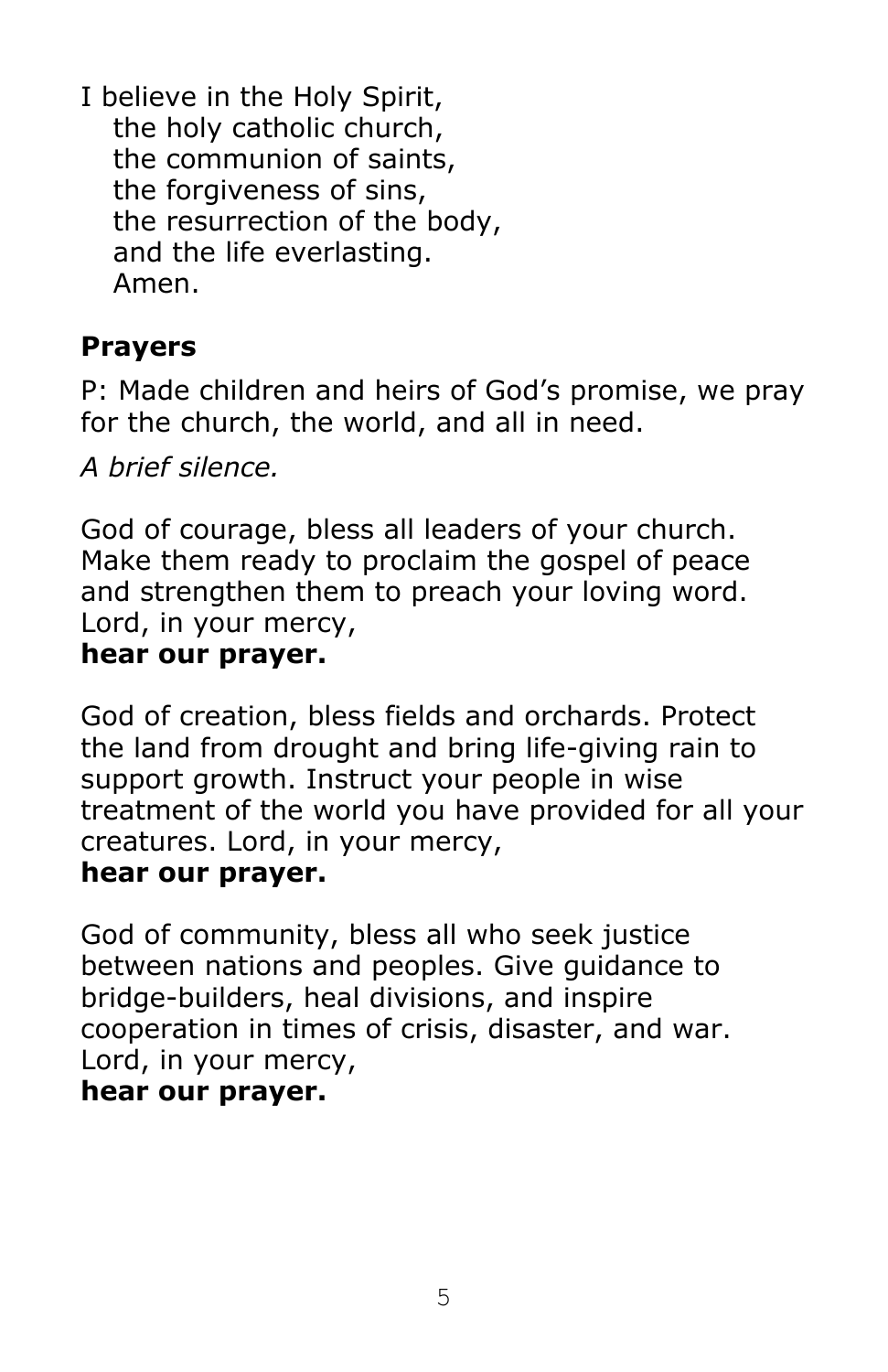God of compassion, bless all who are in any need. Accompany all who are lonely and feeling abandoned and remind them of your abiding presence. Accompany all who are persecuted and exploited and open us to their cries. Lord, in your mercy, **hear our prayer.**

God of change, bless our transitions. Guide all who are embarking on new stages in life such as a new job, new school, or new community. Sustain enduring friendships and kindle new relationships and interests. Lord, in your mercy, **hear our prayer.**

God of comfort, bless all who mourn the deaths of their beloved ones. We give you thanks for the saints who have gone before us. Renew our confidence in your promise of resurrection and life in the world to come. Lord, in your mercy, **hear our prayer.**

P: Receive these prayers, O God, and those in our hearts known only to you; through Jesus Christ our Lord. **Amen.**

**Communion Liturgy**

**Lord's Prayer**

**Invitation To Communion**

**Post Communion Prayer**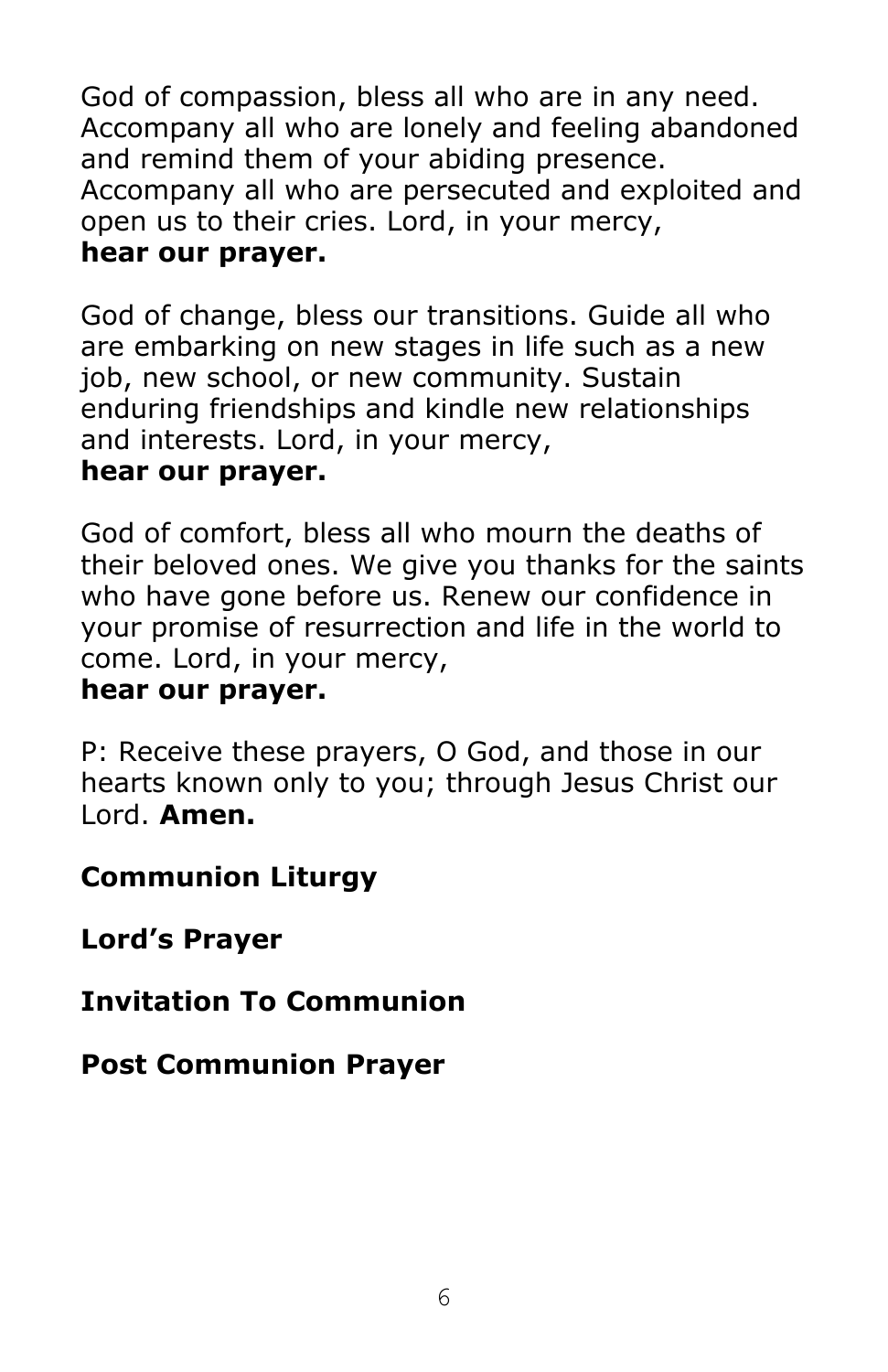### **Hymn** "Blessed Assurance"



## **Blessing**

## **Dismissal**

Go in peace. You are the body of Christ. **Thanks be to God**.

**WE THANK -** Pastor Kris Bjerke-Ulliman for leading worship and sharing the word this morning while Pastor Jon, Pastor Jean and Rebecca are on vacation. If you have a need of pastoral assistance, please call Kris in the church office.